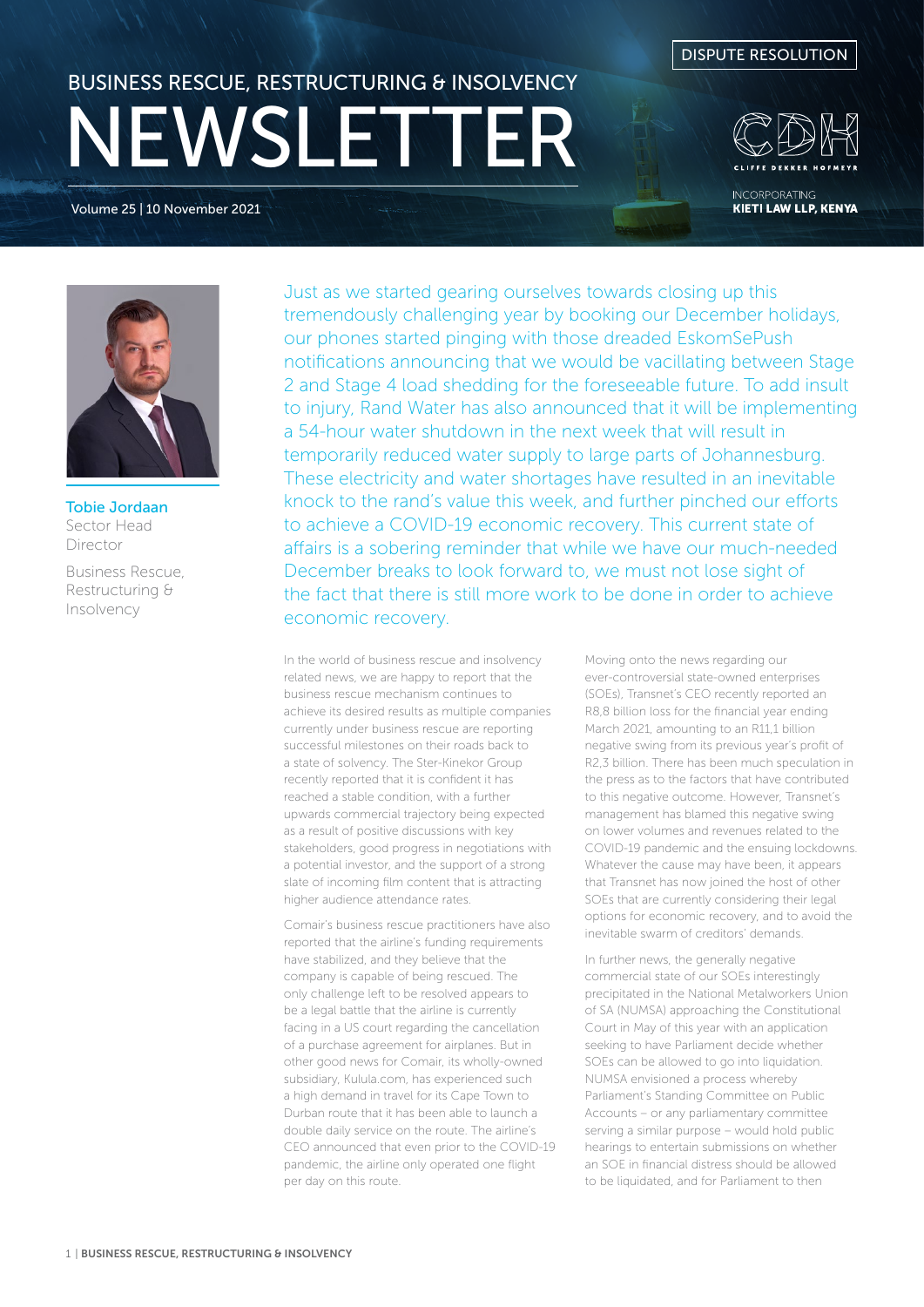Volume 25 | 10 November 2021





**INCORPORATING KIETI LAW LLP, KENYA** 



Tobie Jordaan Sector Head Director

Business Rescue, Restructuring & Insolvency

pass a resolution on the matter. However, the Constitutional Court dismissed NUMSA's application on the basis that it was not within its jurisdiction to hear it. The current generally negative commercial state of our SOEs seems to have stimulated stakeholders into think-tanking various novel solutions to addressing the problem. However, we hope that the necessary stakeholders take cognizance of the success currently being achieved by companies that took timeous advantage of the relief made available by our business rescue laws.

In this month's newsletter, we consider whether the insolvency procedure of administration is an effective corporate rescue mechanism in the Kenyan legal context. We further discuss the findings in the recent judgment of *Voltex (Pty) Ltd v First Strut (RF) Limited* (43914/2017) [2021] ZAPHC (5 October 2021).

While we continue to face novel economic challenges necessitating further work by all, we must also acknowledge that as a collective we have weathered an incredibly difficult year. The CDH Business Rescue, Restructuring and Insolvency Sector accordingly encourages you to continue with planning your December breaks, and enjoy the much-needed time of rest with your loved ones. As we reboot, we get ready to yet again pick up our tools and work together in continuing to strive towards recovering businesses and our economy in general.

Tobie Jordaan Sector Head and Director

PRIMARY **CONTACTS** 



Tobie Jordaan Sector Head Director T +27 (0)11 562 1356 M +27 82 417 2571 E tobie.jordaan@cdhlegal.com



Richard Marcus Director T +27 (0)21 481 6396 M +27 82 902 9437 E richard.marcus@cdhlegal.com



Kgosi Nkaiseng Director T +27 (0)11 562 1864 M +27 76 410 2886 E kgosi.nkaiseng@cdhlegal.com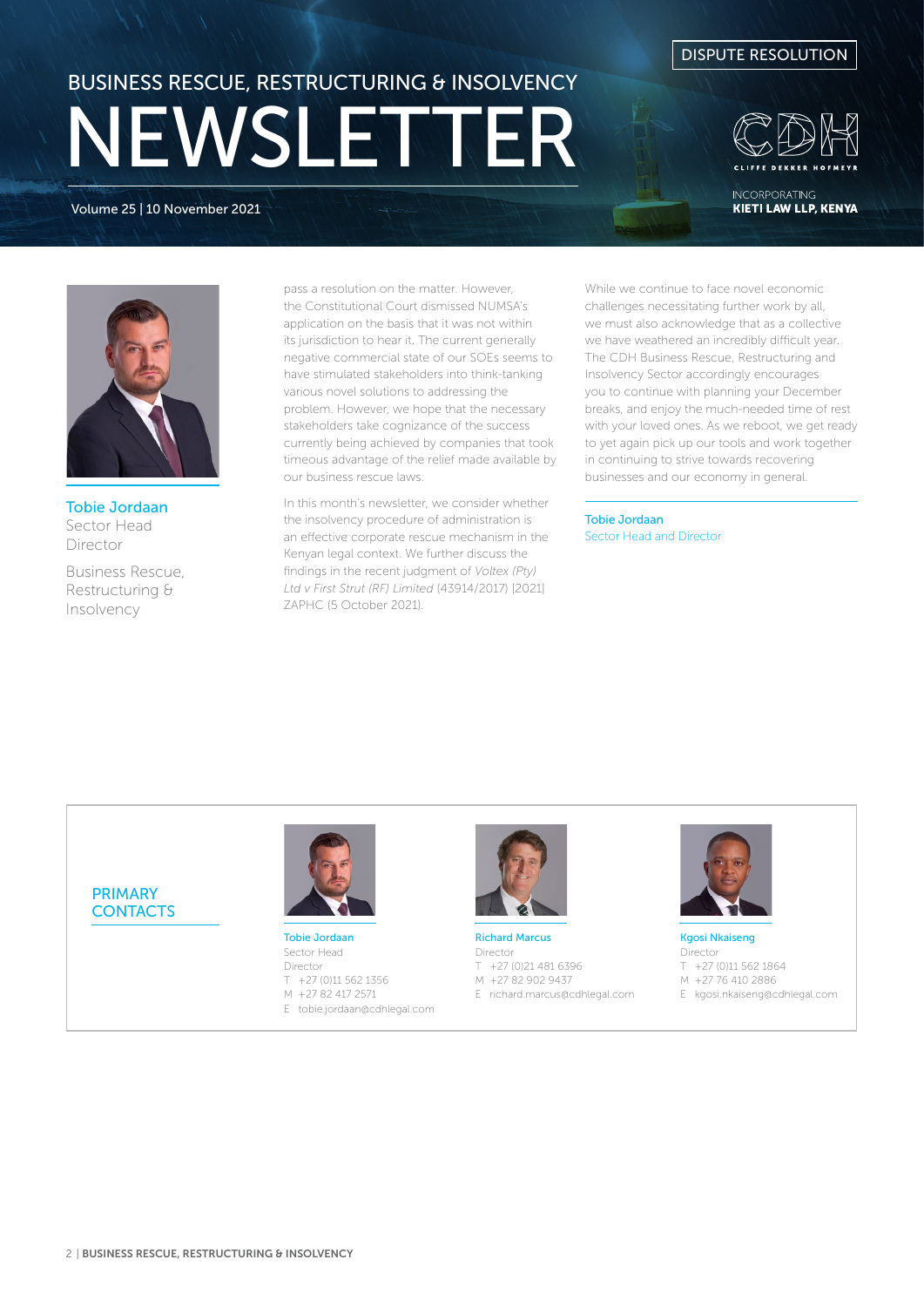Volume 25 | 10 November 2021

### **KENYA**

## Is administration an effective corporate rescue mechanism?

Actions of directors receive considerable attention when a company is facing financial difficulty. The law imposes a duty on directors of companies in financial difficulty to take all reasonable steps to minimise potential losses to creditors. These steps may include placing the company under an appropriate corporate rescue mechanism or winding it up. This article examines the use of administration, and particularly an out of court appointment, as a corporate rescue mechanism.

Administration is an insolvency procedure where a company is placed under the control of an insolvency practitioner, referred to as an administrator. The general rule is that a company cannot go into administration unless it is insolvent, or likely to become insolvent. This is when a company is not able to meet its liabilities as they fall due, or the value of its liabilities (including its contingent and prospective liabilities) exceeds the company's assets. The exception to this general rule applies where administration is commenced by a creditor who holds a qualifying floating charge over the company's assets.



Administration allows a company in financial difficulty to restructure its debt, with protection from its creditors by way of a statutory moratorium. A statutory moratorium is a freeze on all enforcement action that may be taken against a company's assets by the company's creditors. This includes suspending or stopping eviction by landlords for outstanding rent. The statutory moratorium comes into force immediately when the administrator is appointed, and it lasts for 12 months. It may be extended by a further 12 months by a court or by consent of the creditors, depending on whether the objectives of the administration will have been achieved.

There are two ways in which a company can go into administration. The first way is through a court appointment after a formal hearing (court process). The court process is dependent on the court's diary, and thus may be time consuming. The second way into administration is through an out of court appointment. This is more efficient and can be initiated by the directors or shareholders of the company or by a qualifying floating charge holder (often a bank or other commercial lender). It is initiated by lodging a notice of appointment together with board and/or shareholder resolutions at the official receiver's office and with the court. The filing done in court is not to seek its approval but merely to notify it of the appointment of an administrator because it retains an oversight role.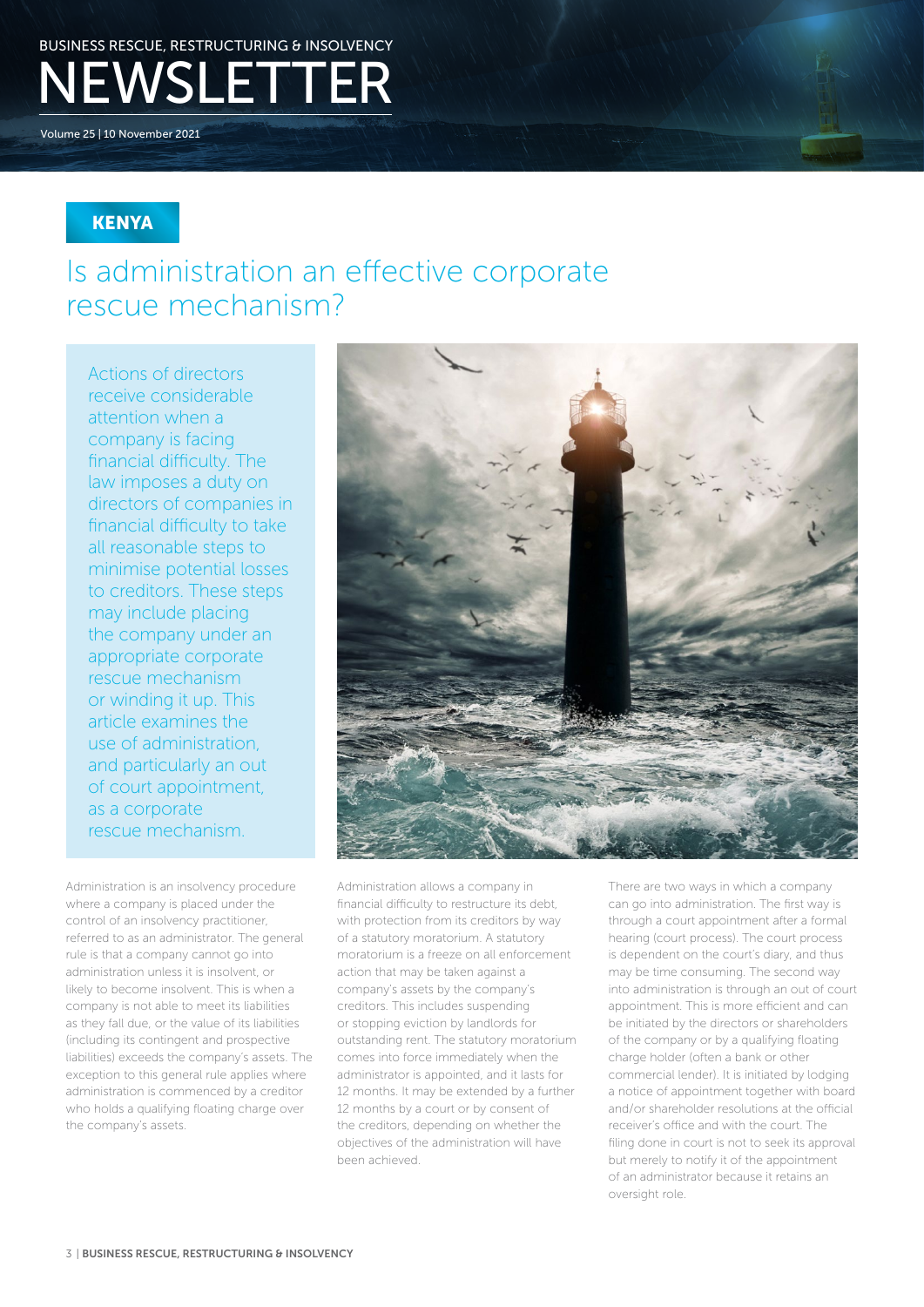Volume 25 | 10 November 2021

### **KENYA**

### Is administration an effective corporate rescue mechanism*...continued*

Advantages of an out of court administration include:

- It is faster than the court appointment route, thereby making the administration process less costly.
- It has the prime advantage of a statutory moratorium without a lengthy court proceeding to obtain it.
- Control of the company is given to an administrator who is an insolvency practitioner with knowledge and experience dealing with companies in financial difficulties. This will normally increase the survival chances of a company in financial difficulty.
- If the debt restructuring exercise during administration is successful, the company will be handed back to the old or new directors to actively manage it as a going concern.

Corporate insolvency is a highly specialised area of practice. The key issue for directors is therefore realising when to call in the experts. Directors should seek expert advice during the early warning signs of insolvency when the company may still be rescued.

Desmond Odhiambo Partner | Kenya

Peter Mutema Associate | Kenya

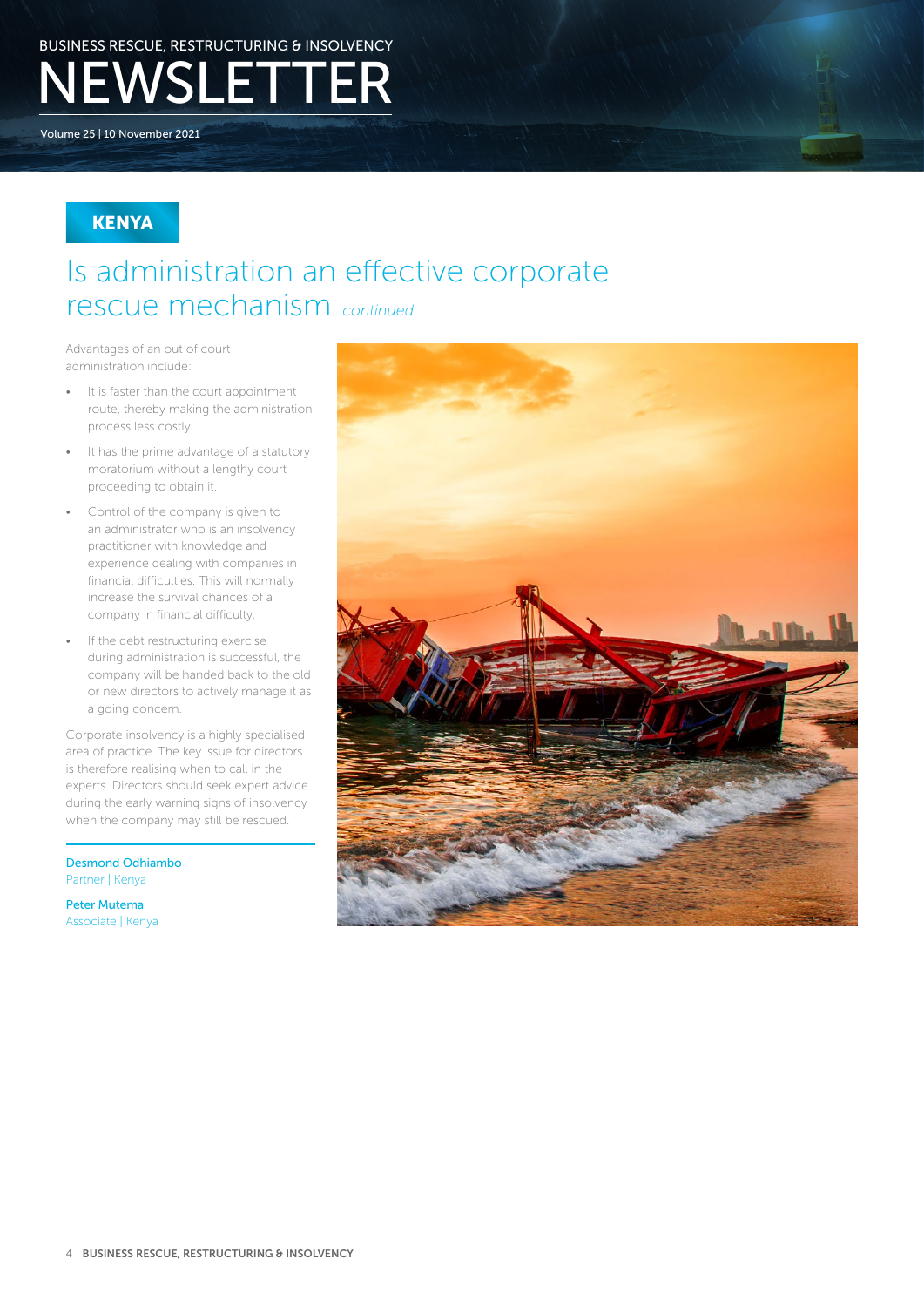Volume 25 | 10 November 2021

## Parties may seek rectification of agreements after liquidation, but beware



We have all been 'cultured' into ensuring that agreements are in writing, and preferably signed by all parties. This is mainly because the so-called 'gentlemen's agreement' by a handshake and the 'my word is my bond' agreements are generally difficult to prove, as the terms of such agreements are usually verbal, and not recorded in writing. Written agreements tend to give the parties comfort that all the commercial terms of the transaction have been condensed to writing, and all parties will comply with their obligations. However, what happens when there is an error in the written agreement, and that error is only picked once one of the parties is in liquidation?

Usually, parties to an agreement will regard the effective date of the agreement as the date on which the written agreement is signed, or some other date as decided between the parties. It is from the effective date that parties will render services or deliver goods to each other, and make payments in accordance with the agreement. Should one of the parties go into liquidation, and it turns out that the written agreement had an error in it, the written agreement would need to be rectified by a court. Rectification is a correction of a document by the court, in order for the document to reflect the true common intention of the parties.

When the other party to the agreement is in liquidation, there is an extra hurdle in obtaining a rectification court order. That hurdle is the laws of insolvency, which must be applied in addition to the principles of the law of contract. Specifically, it is the principle of "*concursus creditorium*". This principle effectively means that once a company is in liquidation, no creditor may exercise its rights as against the company in liquidation to the prejudice of other creditors. All creditors' contractual rights are "*frozen*" and are to be dealt with in terms of the laws of insolvency.

In *Voltex (Pty) Limited v First Strut (RF) Limited (In Liquidation) and Others*  (43914/17) [2021] ZAGPPHC 662 (5 October 2021), the court highlighted the principle that during liquidation, rectification is still allowed but only to the extent that the rectification will not give the party seeking rectification more rights than it had prior to liquidation. Since the court does not deal with the terms of the agreement but rather

the document evidencing the agreement, rectification may be allowed in order for a written agreement to reflect the common intention of the parties.

The important 'take away' is that parties should ensure that written agreements correctly reflect every detail of the transaction, including names of the parties, registration numbers and the commercial terms of the agreement. To the extent that an error on the agreement is picked up during liquidation, then rectification may be sought but only to the extent that such rectification will not lead to a party acquiring more rights than it had prior to liquidation.

Lerothodi Mohale Senior Associate